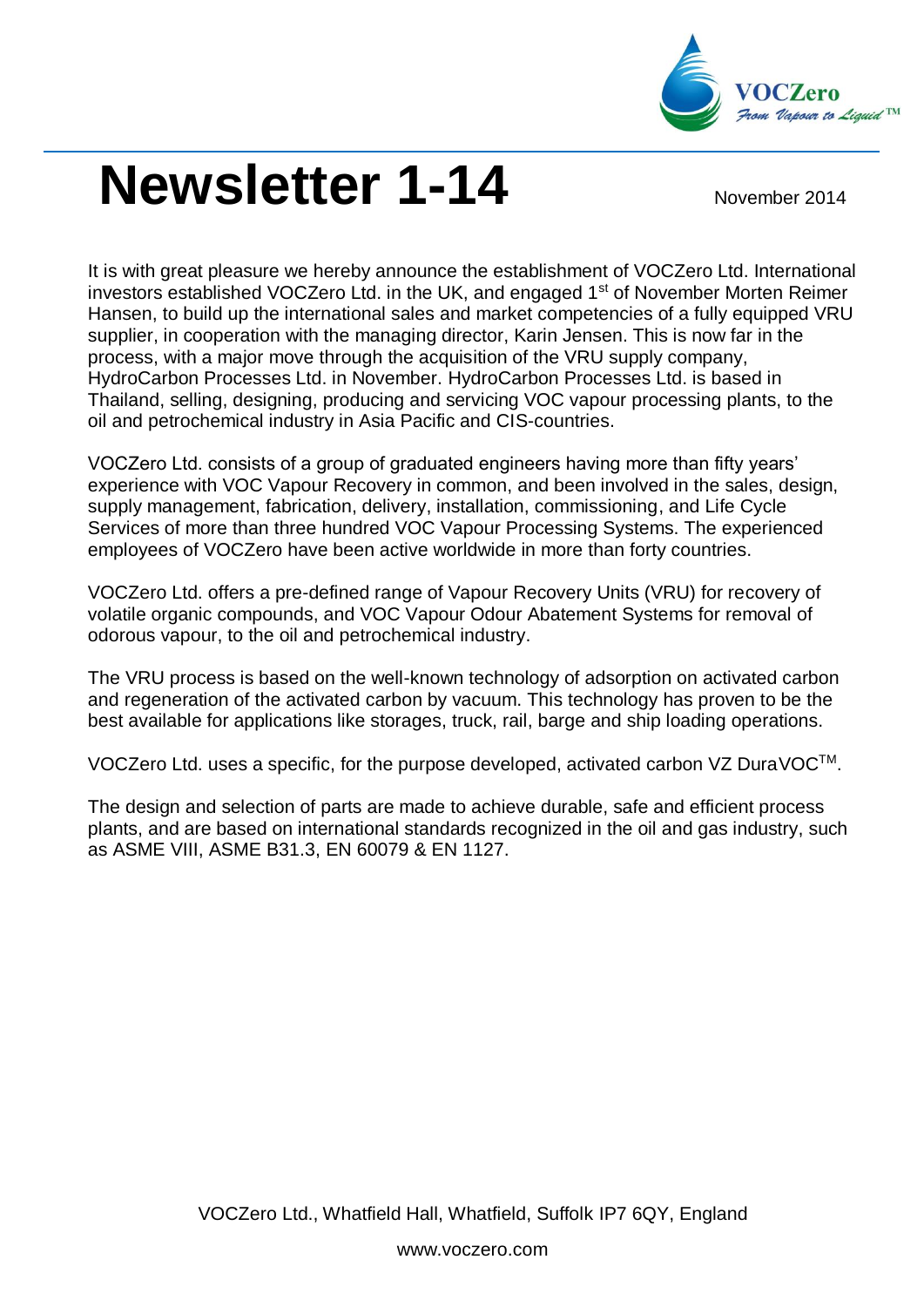

The typical VOC vapours to be treated in a vapour processing plant are:

- Gasoline
- Diesel
- E5 Gasohol
- E10 Gasohol
- E20 Gasohol
- E85 Gasohol
- E100 Gasohol
- Methanol
- Benzene
- Toluene
- Xylene
- **MTBF**
- **FTBF**
- Naphtha
- Crude Oil



Our Vapour Recovery Units are designed to meet the stringent health and safety requirement set out by European ATEX and Machinery directives.

Emission standards

- 150 mg/ $Nm<sup>3</sup>$
- $\bullet$  10 g/Nm<sup>3</sup>
- $35$  g/Nm<sup>3</sup>
- $\bullet$  35 g/m<sup>3</sup> loaded product

Key features

- Modular design
- Prefabricated skids makes installation simple
- Energy efficient

The VOCZero VOC Vapour Odour Abatement System contains VZ ActiveVOC™ filter material consisting of odorous selective activated carbon, which only is to be replaced, when the capacity of the filter material is fully utilized.



VZ ActiveVOC™ activated carbon is manufactured under stringent quality control, from scientific selected grades of coal-based carbon. It is activated through a comprehensive controlled process, and pre-treated with chemical reagents, specifically for removal of odorous gasses from vapour streams, in which hydrocarbons are present.

VOCZero Ltd. can assist you in all matters relating to VOC Vapour Processing and you can benefit from our outstanding long-term experience with VOC vapour processing systems in terms of: